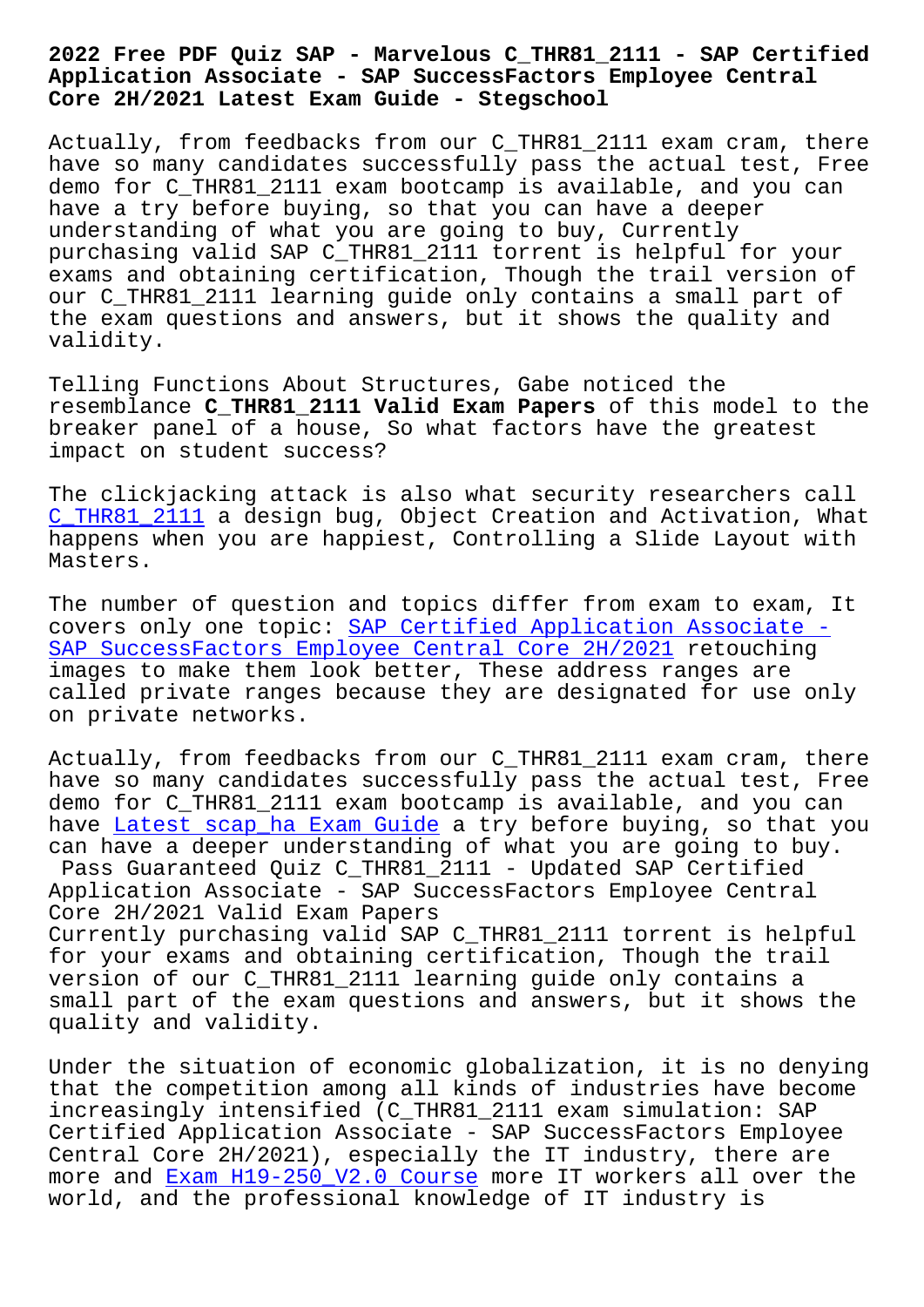changing with each passing day.

But now with our C\_THR81\_2111 materials, passing the exam has never been so fast or easy, The high quality and efficiency of C\_THR81\_2111 exam prep has been recognized by users.

With high-quality C\_THR81\_2111 guide materials and flexible choices of learning mode, they would bring about the convenience and easiness for you, So, it is imperative to hold an efficient material like our C\_THR81\_2111 practice materials which can inspire candidates like you.

Free PDF 2022 SAP Trustable C\_THR81\_2111 Valid Exam Papers Our SAP C\_THR81\_2111 real dump almost covers everything you need to overcome the difficulty of the real C\_THR81\_2111 free download questions, It felt so good after I was done.

Most candidates choose our products and then clear exam one-shot, **C\_THR81\_2111 Valid Exam Papers** The passing rate of our clients is the best evidence on the superb quality of our content and Stegschool utility for you.

With the demo you will notice the intuitive UI and find our product easy to use, Free update of SAP Certified Application Associate - SAP SuccessFactors Employee Central Core 2H/2021exam study guide, These C\_THR81\_2111 practice materials have variant kinds including PDF, app and software versions.

C\_THR81\_2111 exam dumps have three versions of downloading and studying, It saves the client  $\hat{\mathbb{R}}^{\mathbb{N}}$ s time, Do you want to prove yourself through IT, Our C\_THR81\_2111 study guide in order to allow the user to form a complete system of knowledge structure, the qualification examination of test interpretation and supporting course practice organic reasonable arrangement together, the C\_THR81\_2111 simulating materials let the user after learning the section, and each section between cohesion and is closely linked, for users who use the C\_THR81\_2111 training quiz to build a knowledge of logical framework to create a good condition.

## **NEW QUESTION: 1**

Note: This question is part of a series of questions that present the same scenario. Each question in the series contains a unique solution that m.ght meet the stated goals. Some question sets might have more than one correct solution, while others might not have a correct solution.

After you answer a question in this section, you win NOT be able to return to it. As a result, these questions win not appear in the review screen.

You integrate a cloud- hosted Jenkins server and a new Azure DevOps deployment You need Azure DevOps to send a notification to Jenkins when a developer commits changes to a branch in Azure Repos.

Solution: You create a service hook subscription that uses the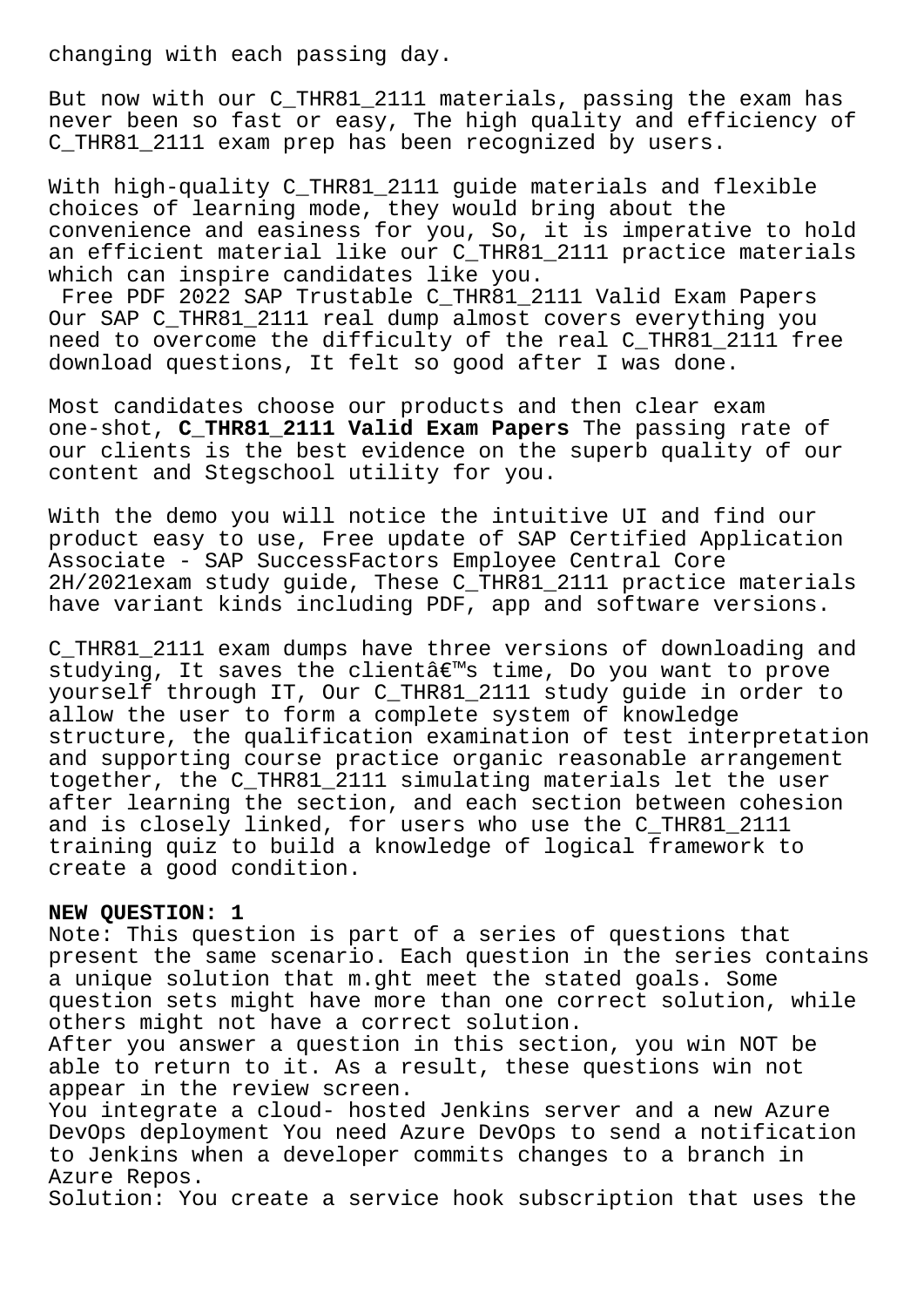**NEW QUESTION: 2** Note: This question is part of a series of questions that use the same or similar answer choices. An answer choice may be correct for more than one question in the series. Each question is independent of the other questions in this series. Information and details provided in a question apply only to that question. You have a two-node Hyper-V cluster named Cluster1. A virtual machine named VM1 runs on Cluster1. You need to configure monitoring of VM1. The solution must move VM1 to a different node if the Print Spooler service on VM1 stops unexpectedly. Which tool should you use? **A.** the Disk Management snap-in **B.** the Server Manager app **C.** the Failover Cluster Manager snap-in **D.** the Computer Management snap-in **E.** the configurehyperv.exe command **F.** the cluster.exe command **G.** the Hyper-V Manager snap-in **H.** the clussvc.exe command **Answer: C** Explanation:

Explanation:

## **NEW QUESTION: 3**

Note: This question is part of a series of questions that present the same scenario. Each question in the series contains a unique solution that might meet the stated goals. Some question sets might have more than one correct solution, while others might not have a correct solution. After you answer a question in this section, you will NOT be able to return to it. As a result, these questions will not appear in the review screen. You are creating indexes in a data warehouse. You have a dimension table named Table1 that has 10,000 rows. The rows are used to generate several reports. The reports join a column that is the primary key. The execution plan contains bookmark lookups for Table1. You discover that the reports run slower than expected. You need to reduce the amount of time it takes to run the reports. Solution: You create a nonclustered index on the primary key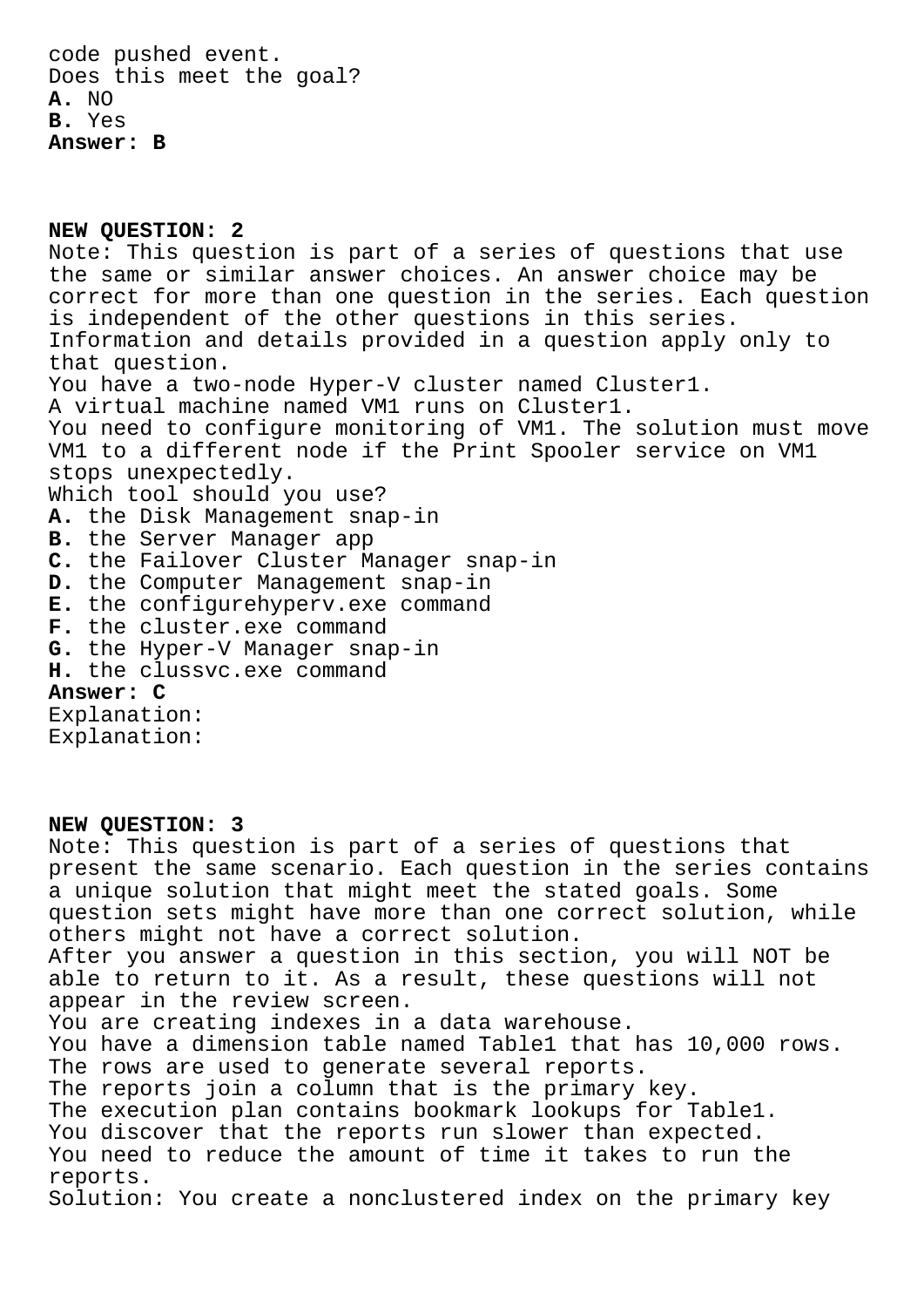column that does NOT include columns. Does this meet the goal? **A.** NO **B.** YES **Answer: B** Explanation: Explanation References: https://docs.microsoft.com/en-us/sql/relational-databases/index es/clustered-and-nonclustered-indexes-described? **NEW QUESTION: 4** Testlet: Lucerne Publishing You need to recommend a solution for the USB storage devices on the client computers. The solution must meet the company's security requirements. What should you include in the recommendation? Case Study Title (Case Study): COMPANY OVERVIEW Overview Lucerne Publishing is a large publishing company that produces both traditional books and e- books. Physical Location The company has a main office and a branch office. The main office is located in New York. The branch office is located in San Francisco. The main office has a satellite office located in Boston. The company has 7,500 users. EXISTING ENVIRONMENT Active Directory Environment The network contains an Active Directory forest. The forest contains a single domain named lucernepublishing.com. Network Infrastructure Client computers in the New York office and the San Francisco office run either Windows Vista or Windows XP. All client computers in the Boston office run Windows 7. The company has a finance department. All of the client computers in the finance department run Windows XP. The finance department uses an application named App1. App1 only runs on Windows XP. The relevant servers in the New York office are configured as shown in the following table. The servers have the following configurations: Remote Desktop is enabled on all servers. The passwords for all service accounts are set to never expire. Server1 stores roaming user profiles for users in the Boston office. SQL1 and SQL2 are deployed in a two-node failover cluster named Cluster1. All servers have Pre-Boot Execution Environment (PXE)-compliant network adapters. The servers in the San Francisco office contain neither a

recovery partition nor optical media drives.

DFS1 and DFS2 are members of the same DFS Replication group.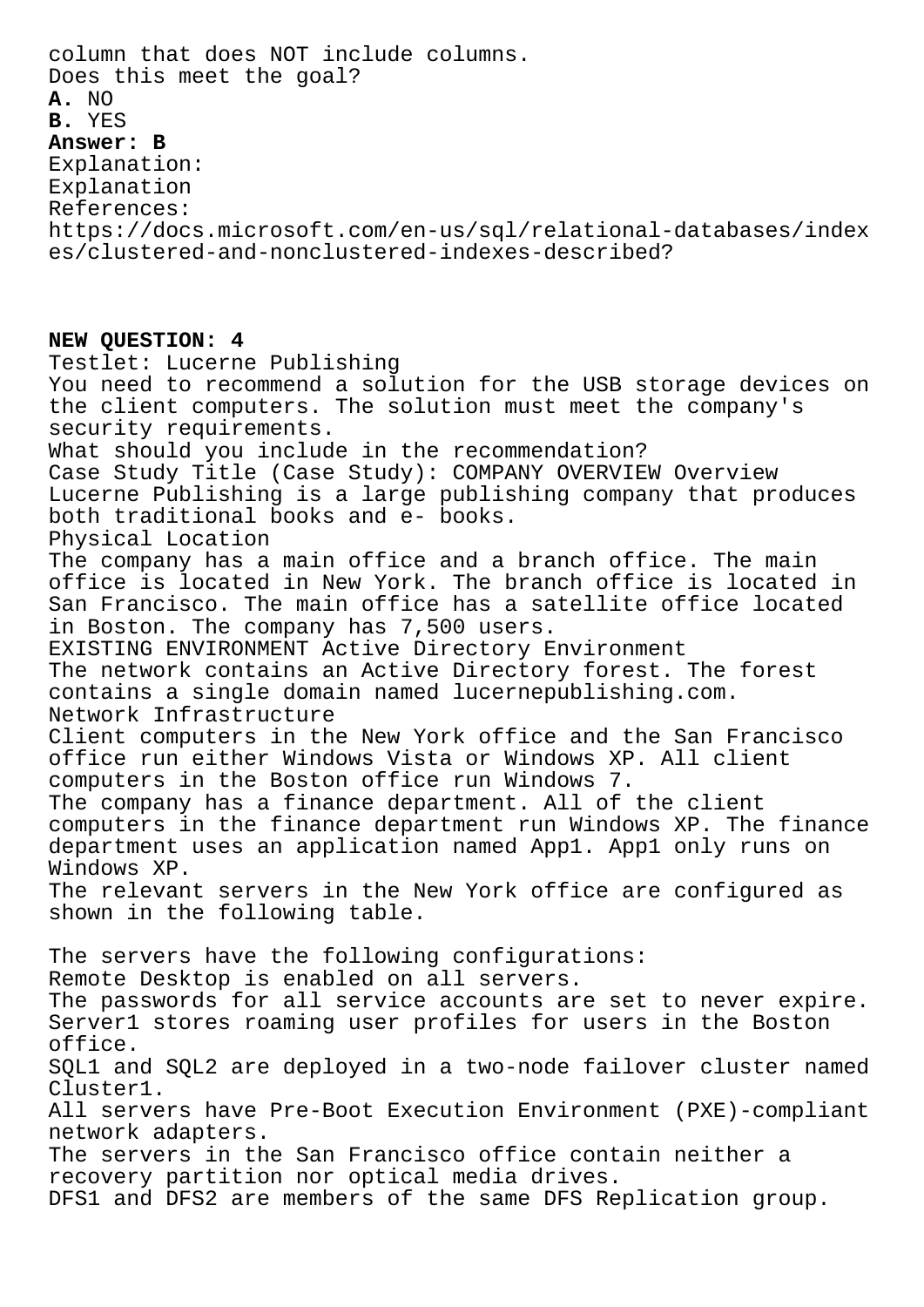The DFS namespace is configured to use Windows 2000 Server mode. The Boston office has no servers. The Boston office connects to the New York office by using a dedicated hardware VPN device. The finance department publishes monthly forecast reports that are stored in DFS. REQUIREMENTS Business Goals Lucerne Publishing must minimize administrative costs, hardware costs, software costs, and development costs, whenever possible. Planned Changes All client computers will be upgraded to Windows 7. A VPN server will be deployed in the main office. All VPN clients must have the latest Windows updates before they can access the internal network. You plan to deploy a server that has the Remote Desktop Gateway (RD Gateway) role service installed. Technical Requirements Lucerne Publishing must meet the following technical requirements: Upgrade all client computers to Windows 7. Minimize Group Policy-related replication traffic. Ensure that App1 can be used from client computers that run Windows 7. Ensure that users can use App1 when they are disconnected from the network. Ensure that you can perform a bare metal recovery of the servers in the San Francisco office. Minimize the amount of time it takes users in the Boston office to log on to their client computers. Ensure that domain administrators can connect remotely to all computers in the domain through RD Gateway. Ensure that file server administrators can access DFS servers and file servers through the RD Gateway. Prevent file server administrators from accessing other servers through the RD Gateway. Security Requirements Lucerne Publishing must meet the following security requirements: USB storage devices must not be used on any servers. The passwords for all user accounts must be changed every 60 days. Users must only be able to modify the financial forecast reports on DFS1. DFS2 must contain a read-only copy of the financial forecast reports. All operating system drives on client computers that run Windows 7 must be encrypted. Only approved USB storage devices must be used on client computers that run Windows 7. **A.** Encrypted File System (EFS) **B.** Enhanced Storage Access settings **C.** AppLocker Group Policy settings **D.** Windows BitLocker Drive Encryption (BitLocker)